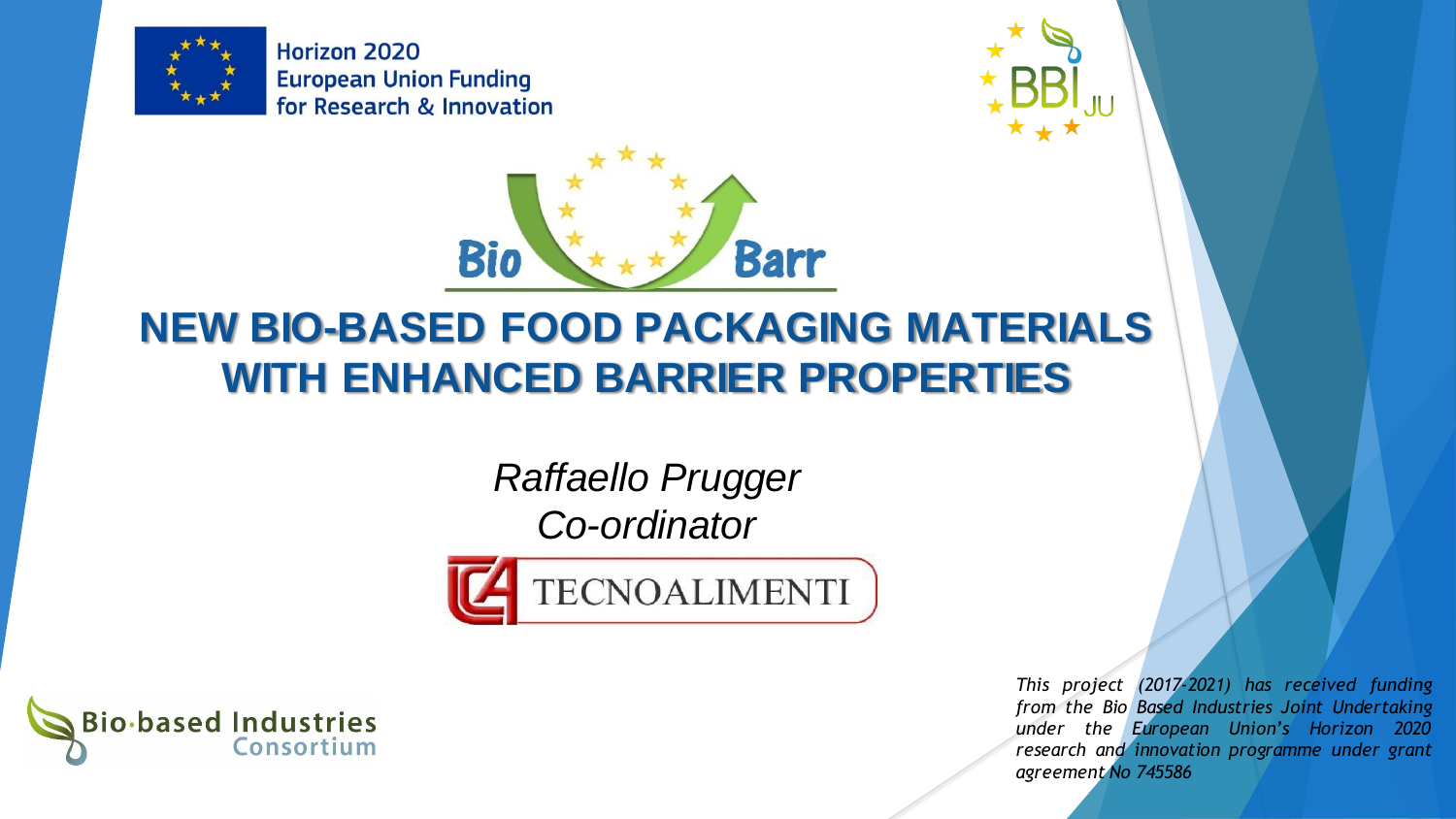



The key challenges coming from the food industries:

- Sustainable materials (circular economy, carbon neutral, footprint)
- Comparable properties to existing materials (barrier, sealing, retro-fitting)
- Availability at industry scale
- Feasible cost

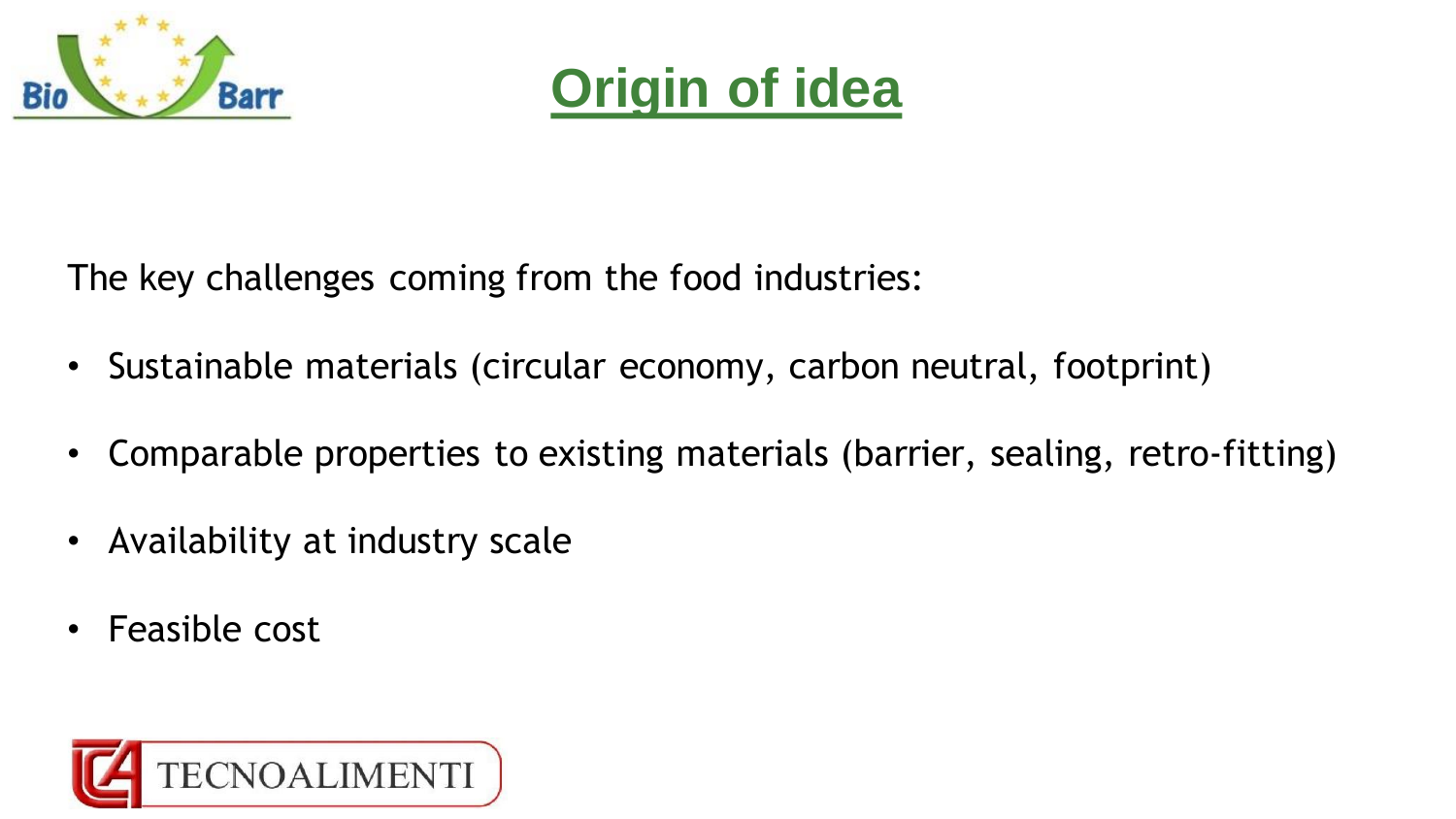





**Project Acronym:** BioBarr

**Project title:** New bio-based food packaging materials with enhanced barrier properties **Duration**: 48+6 months from 1.6.2017 to 30.11.2021 **Budget**: €3,78 M **Type of Action**: RIA

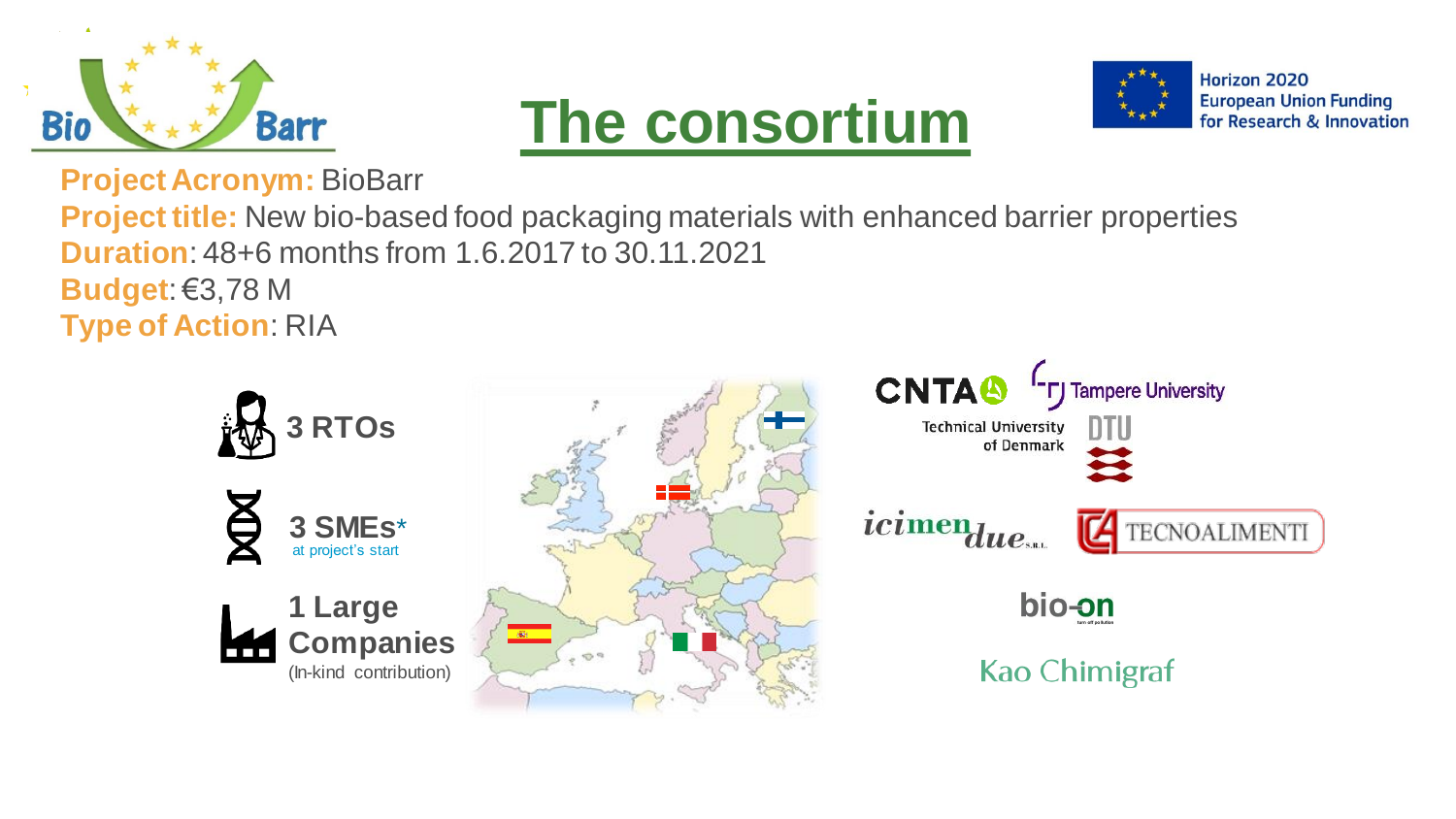## **Project general approach**

**M SUGAR BEET MOLASSES CES, SUGAR CANE** BY-PRODUCTS, POTATO WASTE, **CRUDE GLYCEROL FROM BIODIESEL, ETC...** 

**Barr** 

**THROUGH FERMENTATION...** 



Production

**PHAs** polyhydroxyalkanoates





**CODSINI** Cornetti





**Lamination** and Coating for improving barrier



**TJ** Tampere University

Film making

Validation

**Bio** 

**TECNOALIMENTI** 

Inking/printing Kao Chimigraf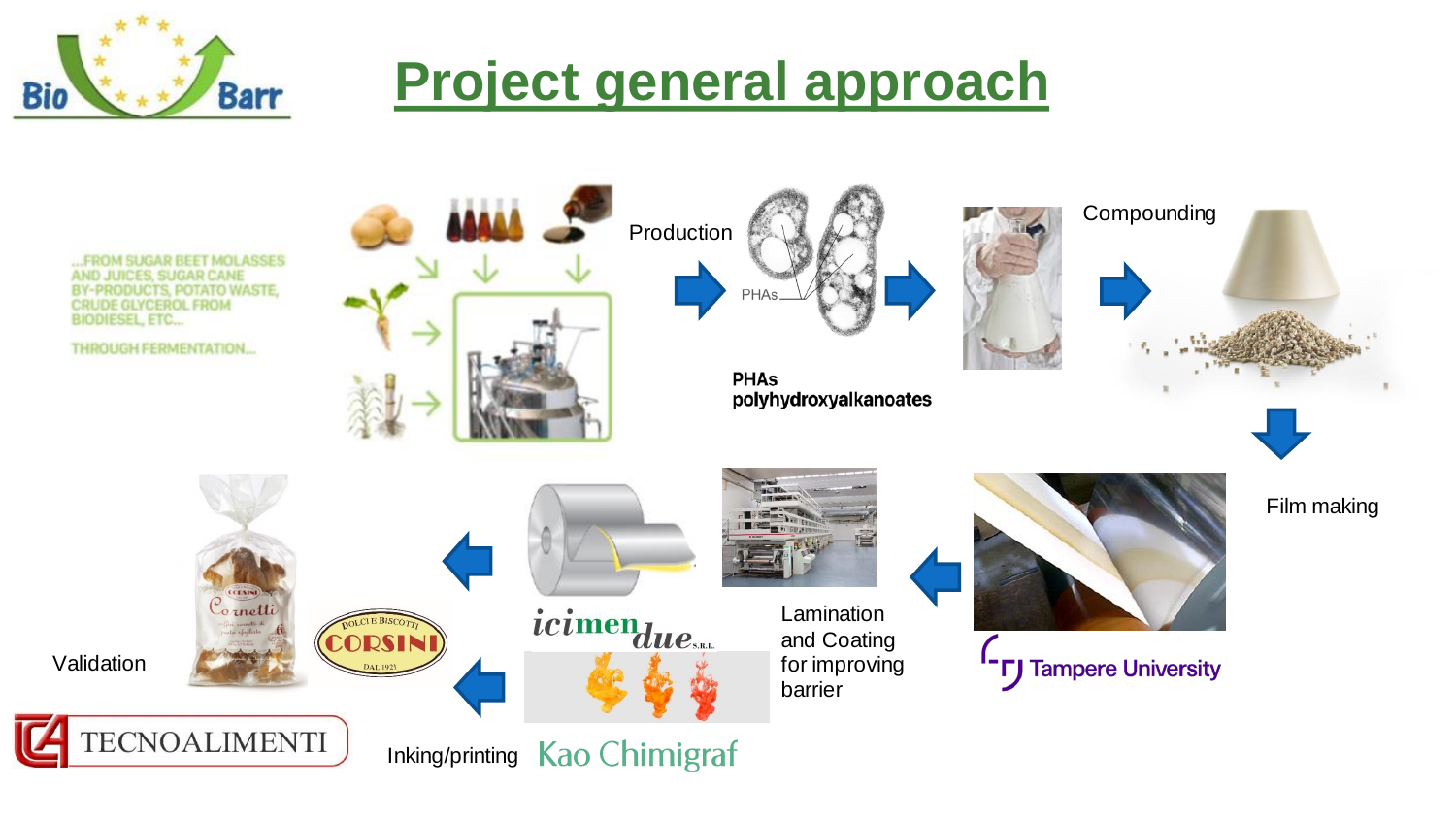

## **Results**





- 3 PHA granules by different producers tested, 1 up-scaled
- Prototype of PHA reel at industrial scale
- Prototype of 3 functionalized PHA reels (improving barrier at O2 and water vapour)
- 2 prototypes of novel green compostable inks
- Finished product prototypes (packed croissants)



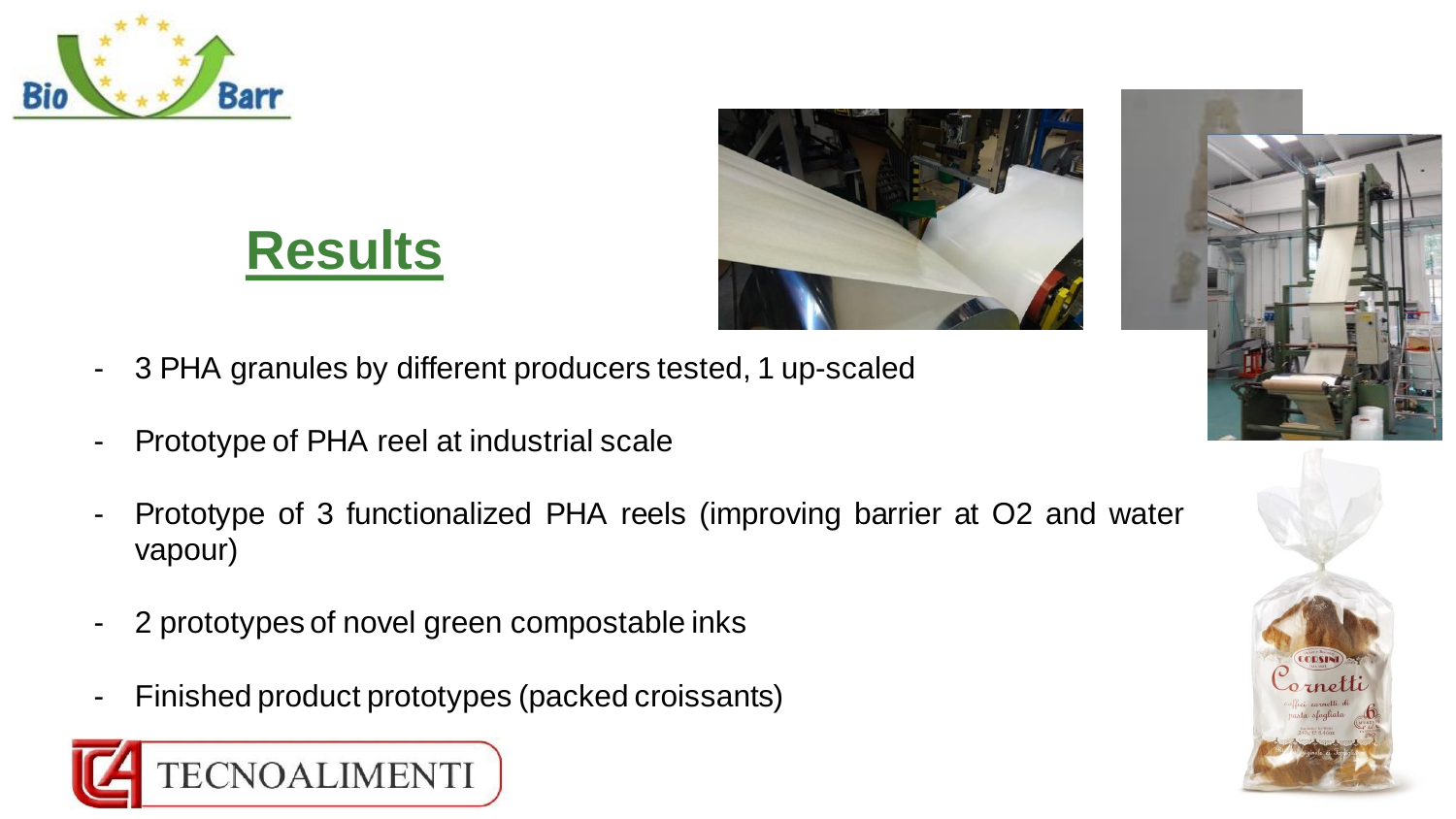





- High demand by the food industry worldwide
- Still some technical difficulties for retro-fitting to current packaging plants (e.g. narrow interval of sealing temperature)
- More fine-tuned research needed (e.g. feedstock, formula, filmability, barrier, migrations)
- Trade-offs between properties need to be addressed to interested industries